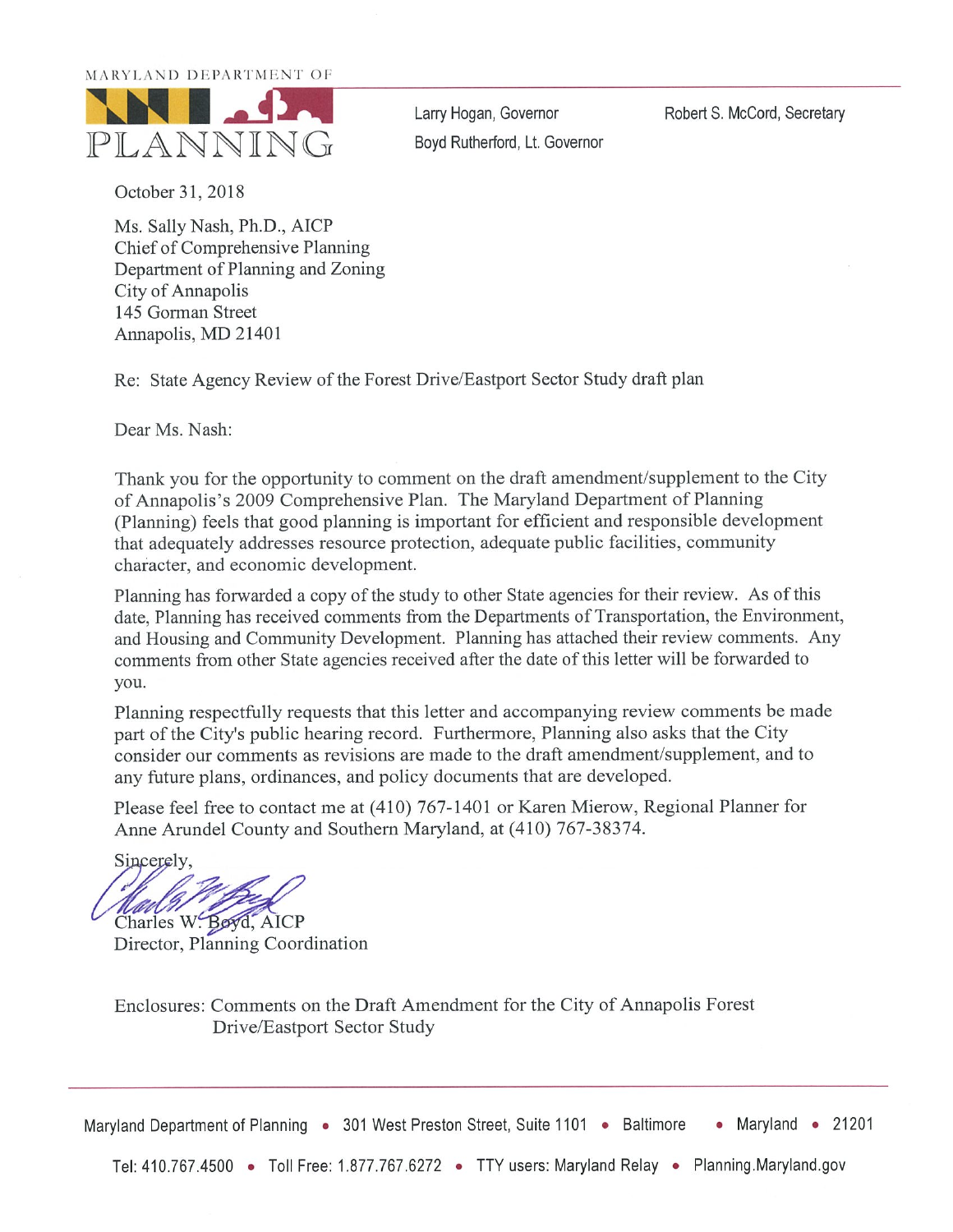

#### **Maryland Department of Planning Review Comments**

### **October 31, 2018 City of Annapolis Comprehensive Plan**

The Maryland Department of Planning (Planning) has reviewed the 2018 City of Annapolis Comprehensive Plan draft amendment/supplement (draft amendment) and offers the following comments for your consideration. These comments are offered as suggestions to improve the draft amendment and better address the statutory requirements of the Land Use Article. Other state agencies, as noted, have contributed comments. Still others may have comments submitted under separate cover. If comments from other agencies are subsequently received by Planning, they will be forwarded to the City in a timely manner.

#### **Summary of the Draft Forest Drive/Eastport Sector Study**

The 2009 Annapolis Comprehensive Plan identified this sector as an opportunity area where growth is to be directed. It stated that "The development approved in this Opportunity Area should be aimed at creating a mixed-use neighborhood with retail and offices uses; providing a variety of housing opportunities; helping to address the traffic concerns in the area; and setting forth a model for sustainable development" (page 30). The current study draft acknowledges that prior plan implementation in this sector has been slow; and that this study seeks to address that with a specific implementation action plan. The goals of this draft amendment are to advance connectivity to adjacent areas, increase bicycle and pedestrian use, and create a sense of place in this area. This is a well-written, detailed planning study that reflects the input of an extensive public engagement effort focused on goals of community character, economic vitality, and green development.

#### **Maryland Department of Planning Comments**

Planning's Infrastructure and Development, Local Assistance and Training, and Geospatial Data and Analysis sections have reviewed the draft Study and provide the following comments for consideration:

- Figures Two and Three on page 4 of the 2009 Annapolis Comprehensive Plan highlight these Opportunity Areas, but the maps themselves do not provide sufficient context and should either be further explained, or include a more detailed legend.
- To achieve placemaking and walkability goals, the City should consider outlot development to create a more interesting streetscape experience at a pedestrian scale (Section 3.1 Land Use and Design/Community Character).
- By bringing a build-to line closer to the street and sidewalk right of way, a sense of enclosure is created that supports walkability, provides opportunities for new businesses, public engagement, and community identity (Section 3.1 Land Use and Design/Community Character)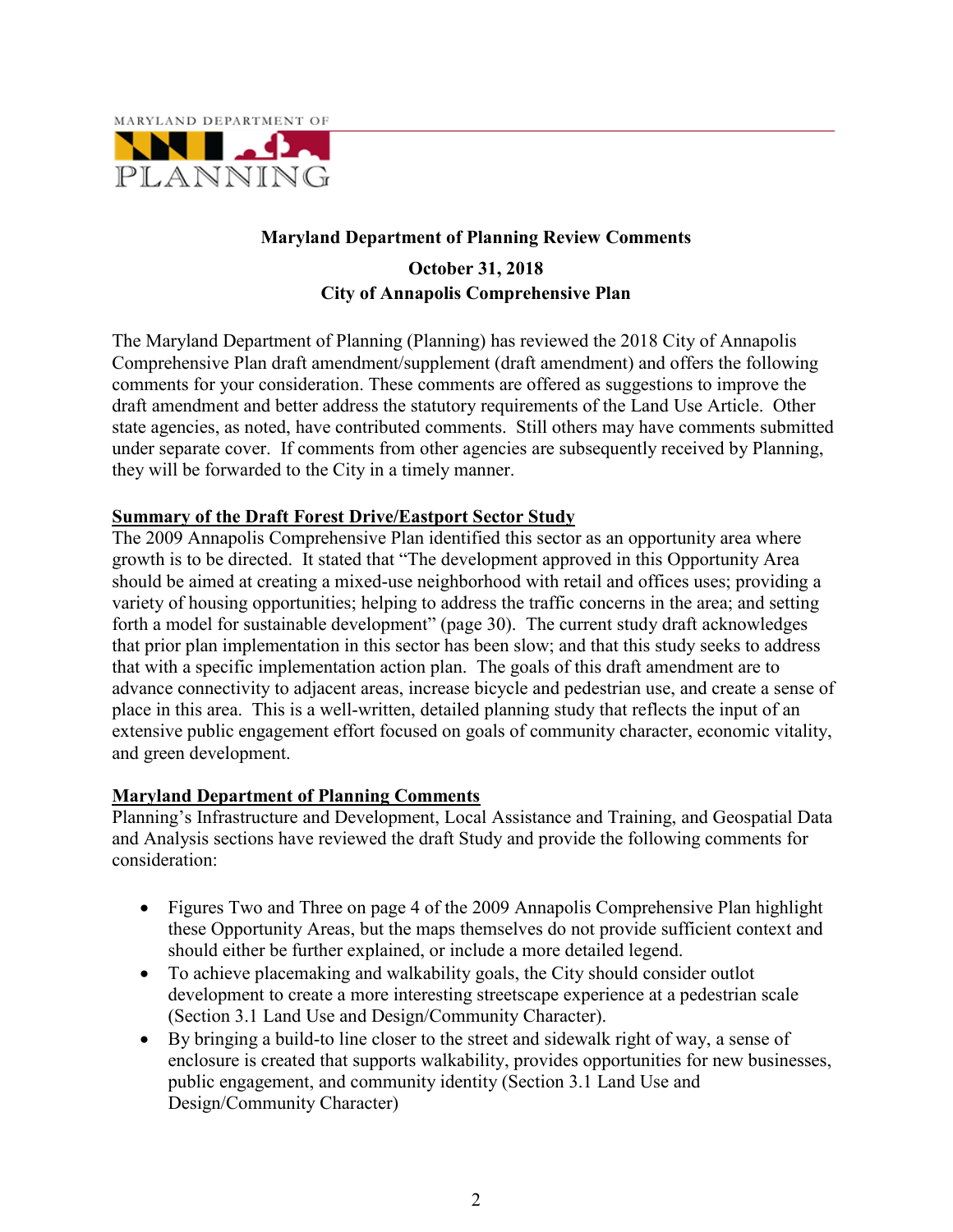- The City should also consider developing design standards and guidelines for new types of development, streetscape amenities, signage, and landscaping. These should be crafted prior to developing new zoning regulations, and become a part of the development and design review process.
- Consider expanding Table Four on page 53 to address all form and scale components of the built environment that are unique to each community character, such as dimensioned graphics of street sections, building placement and setbacks. Include locations of infrastructure, open space and the treatment of transitions between uses.
- The Intensity/Density Range column on Table Four, page 53, should be re-evaluated. The FAR called for may be too low for the density and building height desired, and too low for the type of community character expressed. Planning suggests researching the FAR of other successful character types in the desirable neighborhoods referenced on page 53, including Eastport and West Annapolis.
- Planning is pleased that the City calls for access management solutions, e.g., creating street grids/network redundancy, parcel interconnectivity, and shared access points for corridor frontage properties. It will be helpful to identify, map, and prioritize specific locations and roadway segments for these types of improvements.
- Provide specific locations/roadway segments for Supporting Solution 3.2.3 and 3.2.8.
- On page 43, re: 3.3.4, will this solution include improvements on Forest Drive? Planning suggests adding language to include pedestrian and bicycle access improvement to 3.3.12.
- On page 44, re: 3.3.14, include a map and a list of the proposed improvements in this sector plan.
- On page 44, re: 3.3.12, identify specific areas/intersections for smart traffic signals needs.
- On page 44, re: 3.3.15, Planning suggests adding "connections to other major job/employment centers" as part of the purpose for enhancing regional existing routes and developing future routes.
- Please note that in Appendix E, on page E-5 and E-6, the solution numbers need to be revised. For example, the numbers go from 3.3.12 to 3.3.10 to 3.3.13.
- It will be helpful to map and prioritize proposed pedestrian and bicycle facility and connection improvements for various solutions, e.g., 3.4.3, 3.4.4, 3.4.5, 3.4.6 and 3.4.7.
- The City of Annapolis may want to consider incorporating funding strategies for the construction of proposed sidewalk and trails. The State Highway Administration (SHA) provides sources of potential funding for bicycle and pedestrian facilities constructed along State roads:
	- o SHA's Transportation Alternatives Program may be a funding option for sidewalk construction on state roads. More information can be found at: [http://www.roads.maryland.gov/Index.aspx?PageId=144.](http://www.roads.maryland.gov/Index.aspx?PageId=144)
	- o MDOT's Bikeways Network Program provides a funding source for bicycle facility improvements which could be used for facilities on local roads. More information on MDOT's Bikeways program can be found at: [http://www.mdot.maryland.gov/newMDOT/Planning/Bike/Bikeways.html.](http://www.mdot.maryland.gov/newMDOT/Planning/Bike/Bikeways.html)
	- o In addition, SHA provides Sidewalk and Bicycle Retrofit Programs, Urban Reconstruction, and other programs to support the improvement of pedestrian and bicycle facilities.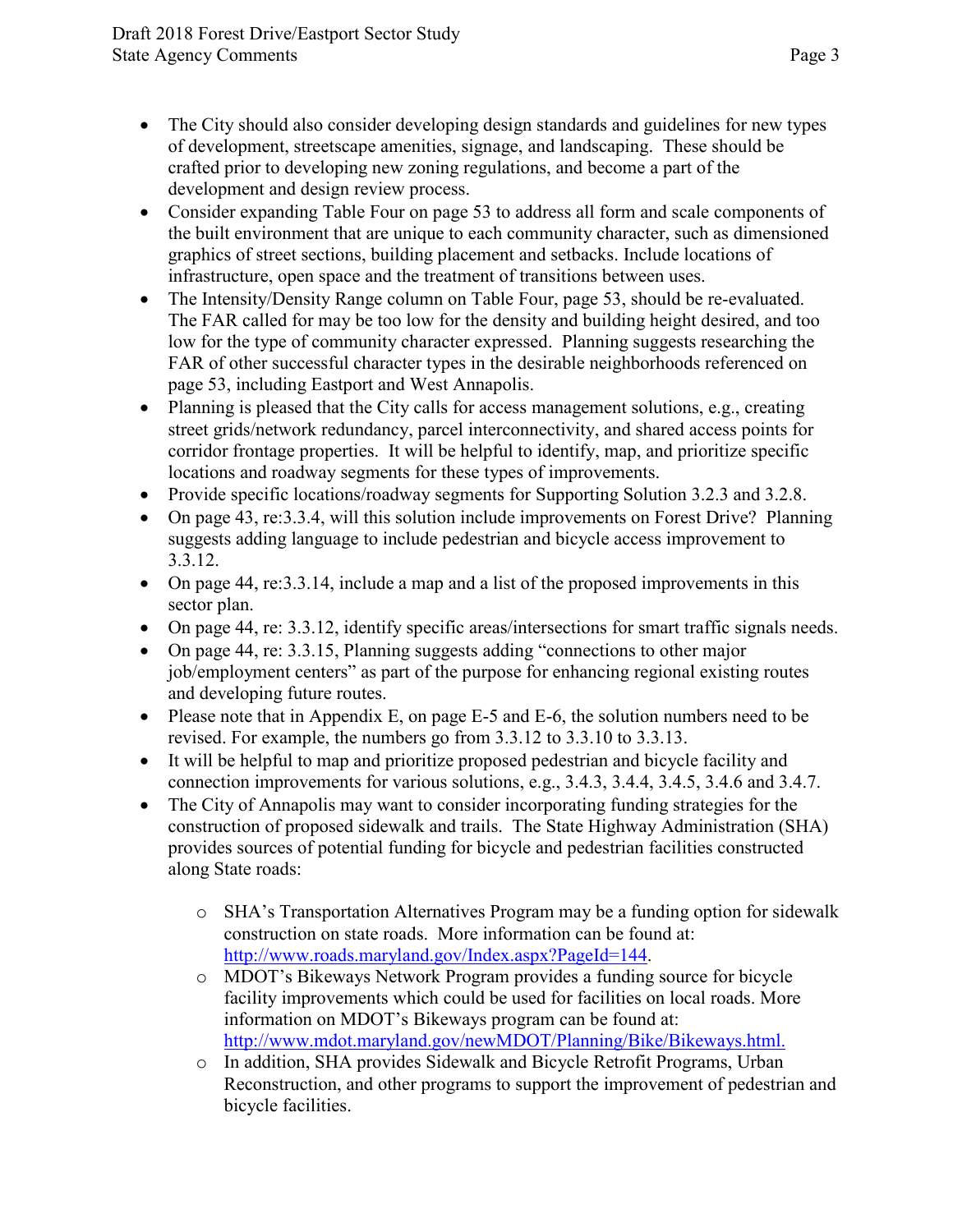- When roadway resurfacing is proposed, the City may want to consider adding marked bicycle lanes during a pavement project. This may be a quicker and lower cost option as opposed to constructing new pathways or sidewalks.
- Explain the *Economic Development Plan* strategy identified on page 47, its relationship to this study, and components to leverage for successful economic development in this sector
- Planning encourages the City to enhance the "Vibrant Economy" section and develop more specific solutions (3.6: Vibrant Economy) and action items (Appendix E) to encourage developers to transition from suburban-style development to various community character designation types planned for the sector plan area. Could the City consider leveraging financial and/or technical support to incentivize development and revitalization?
- We strongly encourage the City of Annapolis to coordinate with Anne Arundel County to develop complete streets standards to provide increased transportation choices and increased mobility for all users. SHA has done extensive work with communities across Maryland to develop roads in local communities that respect the community's character. We encourage the City to review SHA's "When Main Street Is a State Highway." More information on SHA's complete streets efforts is available at: [http://www.sha.maryland.gov/OHD/MainStreet.pdf.](http://www.sha.maryland.gov/OHD/MainStreet.pdf)
- Please consider improving the legibility of the map legend on page 16 as it is difficult to read.
- Policy 1 of the 2009 Annapolis Comprehensive Plan notes that growth will be directed primarily to four opportunity areas, including the Bay Ridge Road and Forest Drive areas within the sector. However, the sector plan shows additional areas where land use changes are proposed.
- The boundaries for the Bay Ridge Road and Forest Drive areas have changed, and the Bay Ridge Road area does not appear to include Growth Area B from Figure 5-7 of the 2009 plan. The sector plan should address whether these adjustments are consistent with the proposed land uses and capacity analysis in the 2009 plan.
- Figure 10 is titled "Medium Household Income". Should this be "Median Household Income"?
- Demographic information presented as figures and/or text should be cited throughout the document. For example, Figure 11 does not include a source (e.g. decennial Census, American Community Survey, etc.), date, or level of geography (e.g. census tract) associated with the poverty statistics.
- The plan should discuss the implications of any demographic, land use, or economic data presented. For example, page 24 and Figure 12 (Sector Household Size Trends between 2015 and 2030) identify variations in household size across the study area. Consider concluding how this variation affects the land use or housing recommendations for the sector.
- Figure 17 (Development Framework Map/Community Character Types) is helpful for understanding the proposed land uses throughout the sector. Consider identifying the corporate limit and locations of the six inset maps (pages 54-59).
- Policy 10 from the 2009 Annapolis Comprehensive Plan includes a recommendation to evaluate risk from sea level rise decisions involving land use along the waterfront. Consider addressing any sector-specific sea level rise concerns.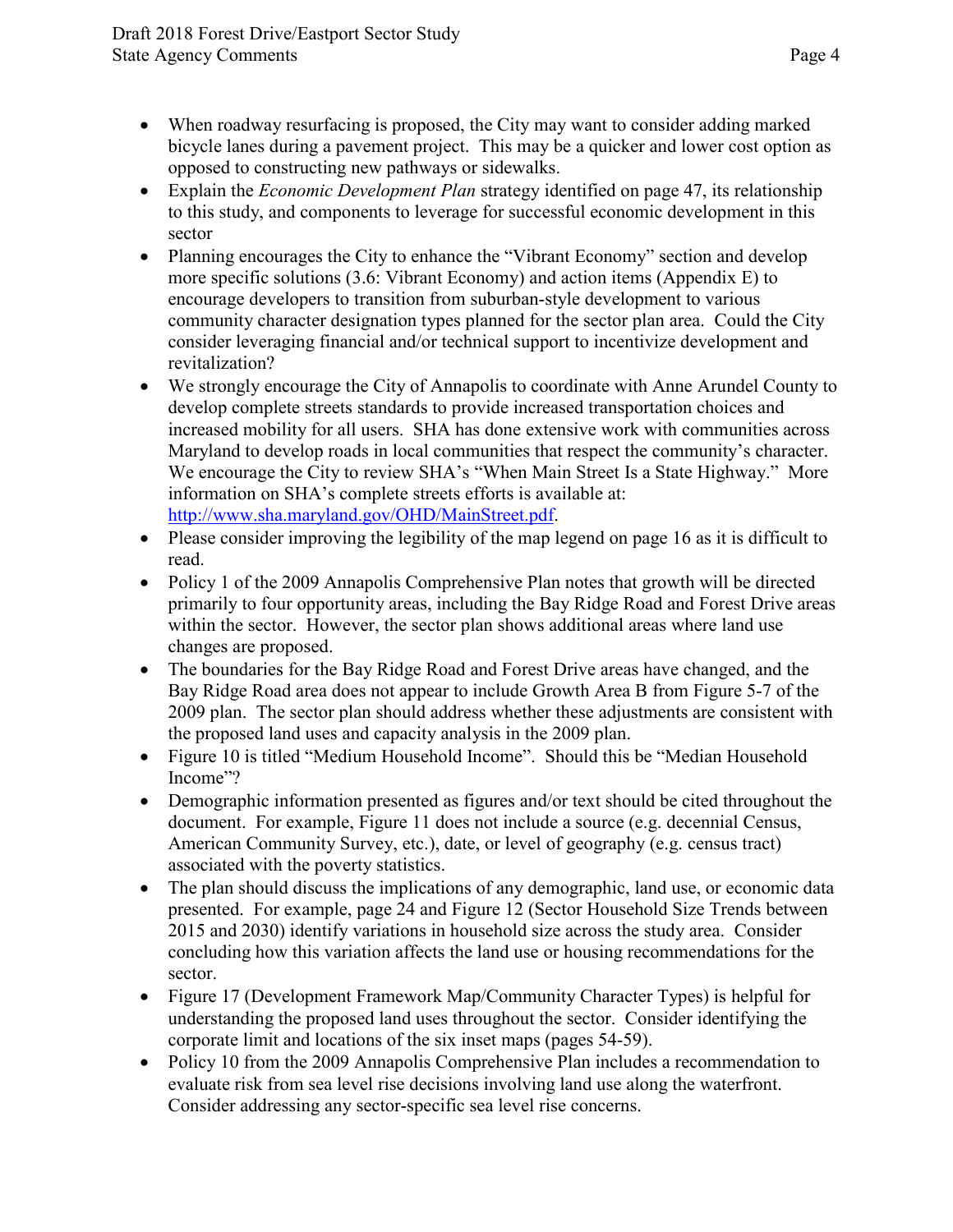- The Housing Chapter of the 2009 Annapolis Comprehensive Plan raises multiple challenges related to housing affordability for Annapolis residents of various income levels. Consider summarizing how the sector plan addresses these affordability issues. The following information in the sector plan may relate to housing affordability:
	- o Public housing redevelopment
	- o Recommendations for granny flats or other types of accessory dwelling units
	- o Information about employment sectors among workers living in public housing, and any potential increase in jobs in one or more of these sectors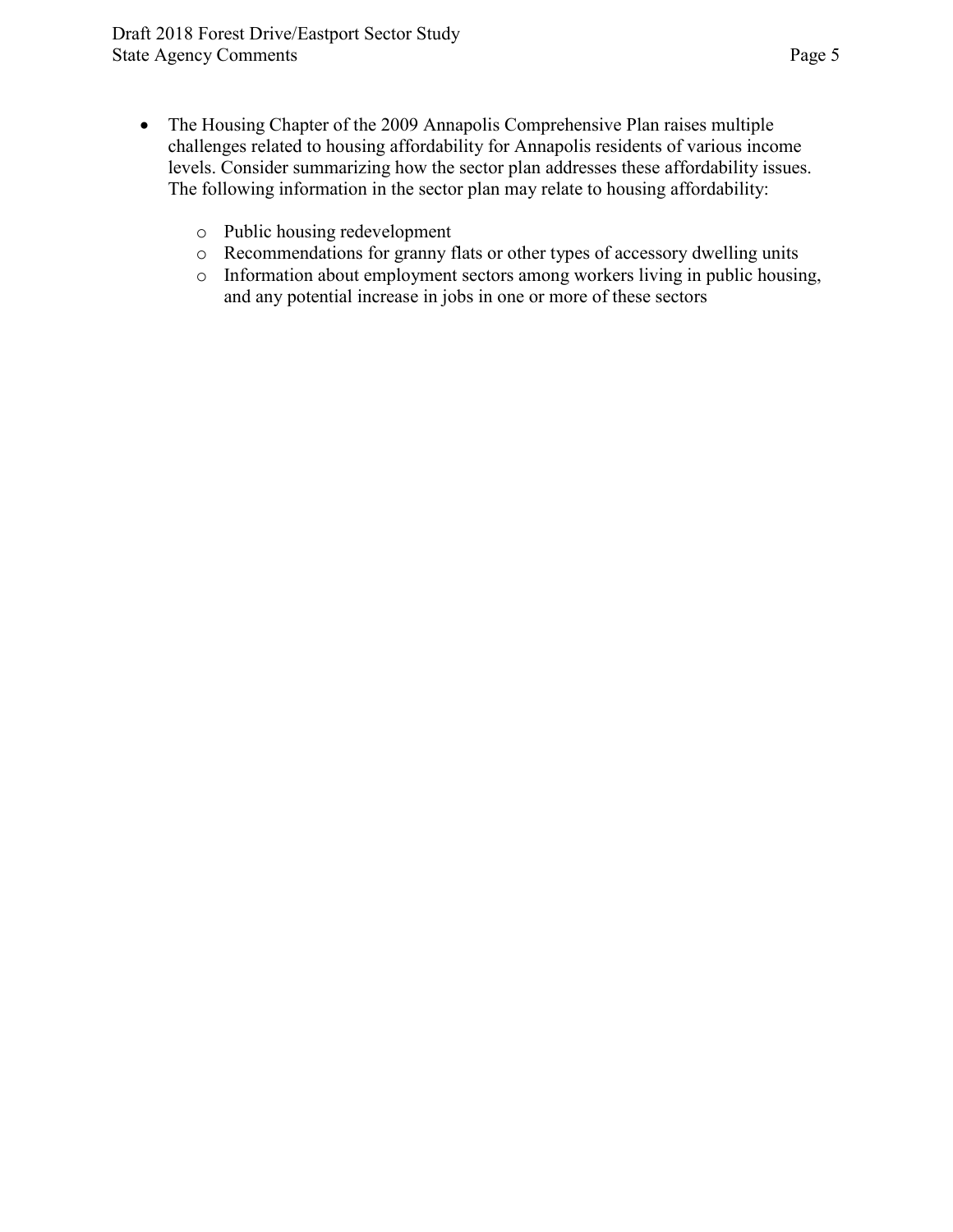#### **Maryland Department of Planning Review Comments October 31, 2018 Draft 2018 Forest Drive/Eastport Sector Study**

#### **STATE AGENCY COMMENTS**

The following pages contain comments from other State agencies in support of the Maryland Department of Planning (Planning) review of the **Draft 2018 Forest Drive/Eastport Sector Study** as part of the standard 60-day review period for non-charter counties. Comments not included here may be submitted under separate cover, or via the State Clearinghouse. If comments from other agencies are received by Planning, they will be forwarded to the County in a timely manner.

Attachments

- Page 7 Maryland Department of Housing and Community Development
- Page 8 Maryland Department of Environment
- Page 10 Maryland Department of Transportation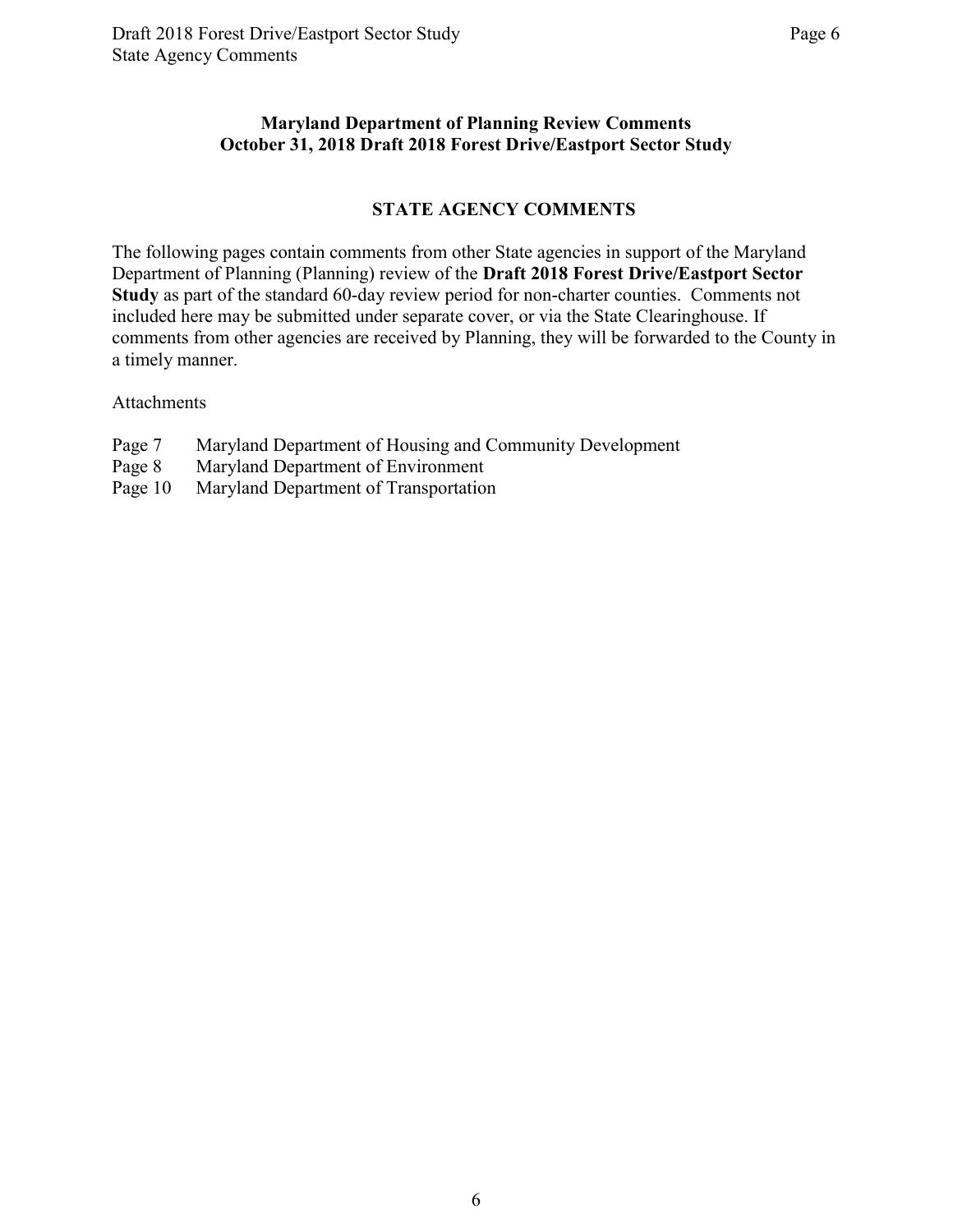

**LARRY HOGAN** Governor

**BOYD K. RUTHERFORD** Lt. Governor

> KENNETH C. HOLT Secretary

**TONY REED** Deputy Secretary

October 1, 2018

Mr. Joseph Griffiths Manager of Local Assistance and Training Maryland Department of Planning 301 West Preston Street, 11<sup>th</sup> floor Baltimore, MD 21201

Dear Mr. Griffiths:

Thank you for the opportunity to review the Forest Drive/Eastport Sector Study - Comprehensive Plan Amendment (the Amendment). The comments below are based on a review of the plan by staff in DHCD's Division of Neighborhood Revitalization.

In general, the Amendment describes existing conditions and lays out a vision of future development that includes more intensive mixed use develop at commercial nodes and a complete streets strategy with more bicycle/pedestrian options. The study is intended to inform future updates to Annapolis' comprehensive plan. It should be noted that only the northern portion of the study area, above Hilltop Lane and west of Bay Ridge Avenue lies within the City of Annapolis designated Sustainable Community. Further, the primary land use in the portion not within the Sustainable Community is low density residential that is relatively new compared to downtown Annapolis and Eastport. These newer residential areas are generally not appropriate for Sustainable Community designation.

As part of the comprehensive plan process, the City of Annapolis should review the current Sustainable Community boundaries for possible amendment. Again, while the majority of the area may not be appropriate for designation, there may be opportunities for Sustainable Community boundary expansion where new or expanded commercial activity will take place, and along major roadways where complete streets strategies are employed.

Again, thank you for the opportunity to comment on the Amendment. If you have any questions regarding our comments, please call me at 410-209-5807.

Sincerely,

John Papagni Program Officer Division of Neighborhood Revitalization

Cc: Karen Mierow, MDP



MARYLAND DEPARTMENT OF HOUSING AND COMMUNITY DEVELOPMENT 2 N. Charles St. • Baltimore, MD 21201 • dhcd.maryland.gov 410-509-5800 • 1-800-756-0119 • TTY/RELAY 711 or 1-800-735-2258

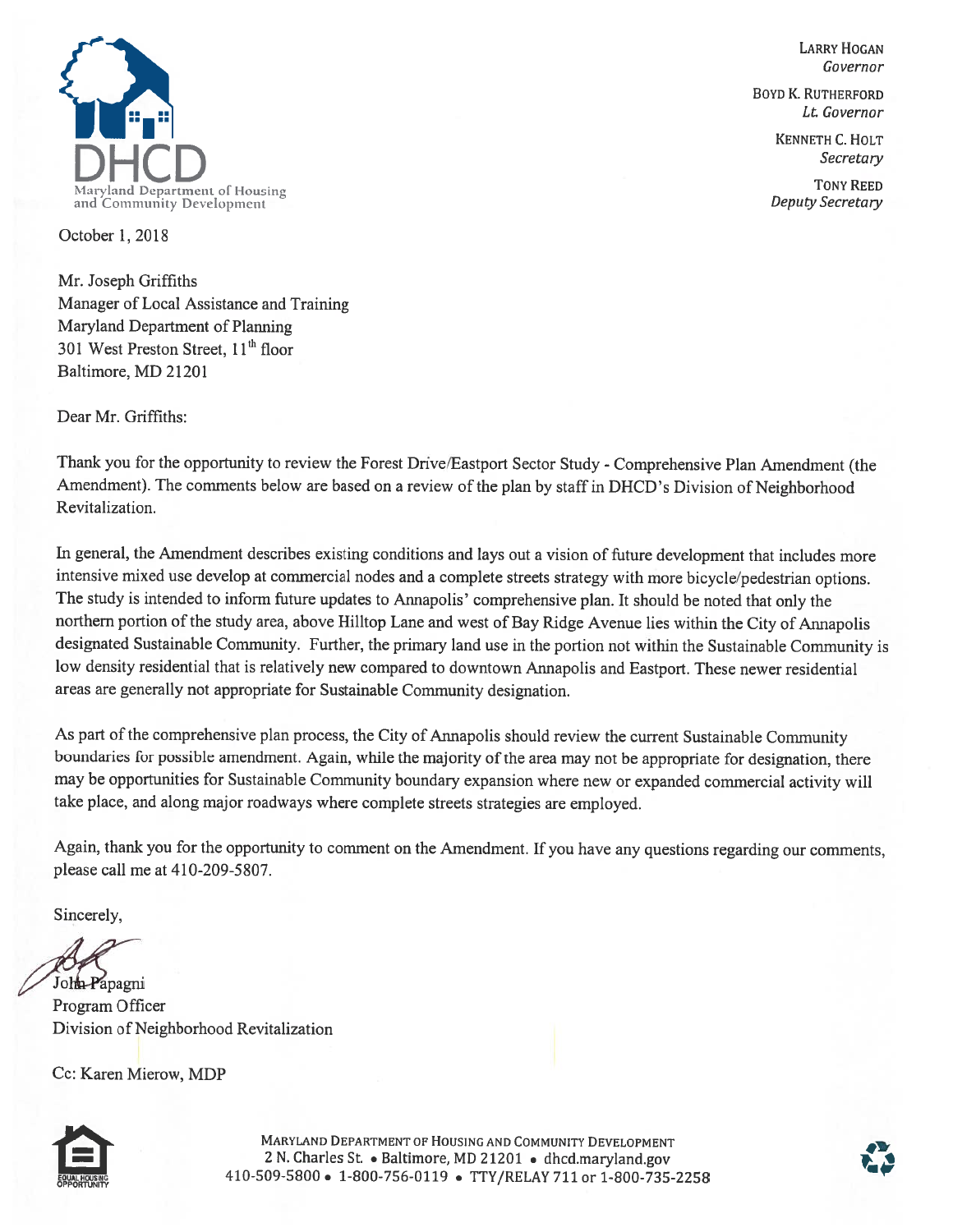## **LAND MANAGEMENT ADMINISTRATION RESPONSE TO CLEARINGHOUSE PROJECTS**

| <b>Project Assigned To</b> | <b>Jennifer Hopper</b>                                       |
|----------------------------|--------------------------------------------------------------|
| <b>Project Review SAI#</b> | $MD20180904 - 0758$                                          |
| County/Location            | Anne Arundel County<br>Forest Dr                             |
| <b>Received in LMA</b>     | Gastport Sector<br>$9 - 5 - 8$                               |
| Due Date to OC             | $10 - 1 - 18$                                                |
| <b>PLEASE NOTE:</b>        | <b>E</b> COPY □ CIRCULATED THRU ADMINI'S<br><b>ODUE ASAP</b> |
| (Check if Applies):        | R2<br>R4<br>R3                                               |

<sup>1</sup>Any above ground or underground petroleum storage tanks, which may be utilized, must be installed and maintained in accordance with applicable State and federal laws and regulations. Underground storage tanks must be registered and the installation must be conducted and performed by a contractor certified to install underground storage tanks by the Land Management Administration in accordance with COMAR 26.10. Contact the Oil Control Program at (410) 537-3442 for additional information.

 $\chi$ 

 $\underline{\chi}$ 

- $\overline{X}$ <sup>2</sup>If the proposed project involves demolition  $-$  Any above ground or underground petroleum storage tanks that may be on site must have contents and tanks along with any contamination removed. Please contact the Oil Control Program at (410) 537-3442 for additional information.
- $\chi$ <sup>3</sup>Any solid waste including construction, demolition and land clearing debris, generated from the subject project, must be properly disposed of at a permitted solid waste acceptance facility, or recycled if possible. Contact the Solid Waste Program at (410) 537-3315 for additional information regarding solid waste activities and contact the Resource Management Program at (410) 537-3314 for additional information regarding recycling activities.
- <sup>4</sup>The proposed project is located near land on which sewage sludge was stored, land applied, or disposed under a sewage sludge utilization permit issued by the Land Management Administration. Specific questions regarding this site should be directed to the Sewage Sludge Division at (410) 537-3314.
	- $5$ The Resource Management Program should be contacted directly at  $(410)$  537-3314 by those facilities which generate or propose to generate or handle hazardous wastes to ensure these activities are being conducted in compliance with applicable State and federal laws and regulations. The Program should also be contacted prior to construction activities to ensure that the treatment, storage or disposal of hazardous wastes and low-level radioactive wastes at the facility will be conducted in compliance with applicable State and federal laws and regulations.

| <sup>6</sup> CERCLA listed site MD-#<br>. (name) |                                          |
|--------------------------------------------------|------------------------------------------|
| (Address)                                        | is located within approximately miles of |
| (Site/Project being reviewed)                    | <b>Contact the Land Restoration</b>      |
| Program at (410) 537-3437 for more information.  |                                          |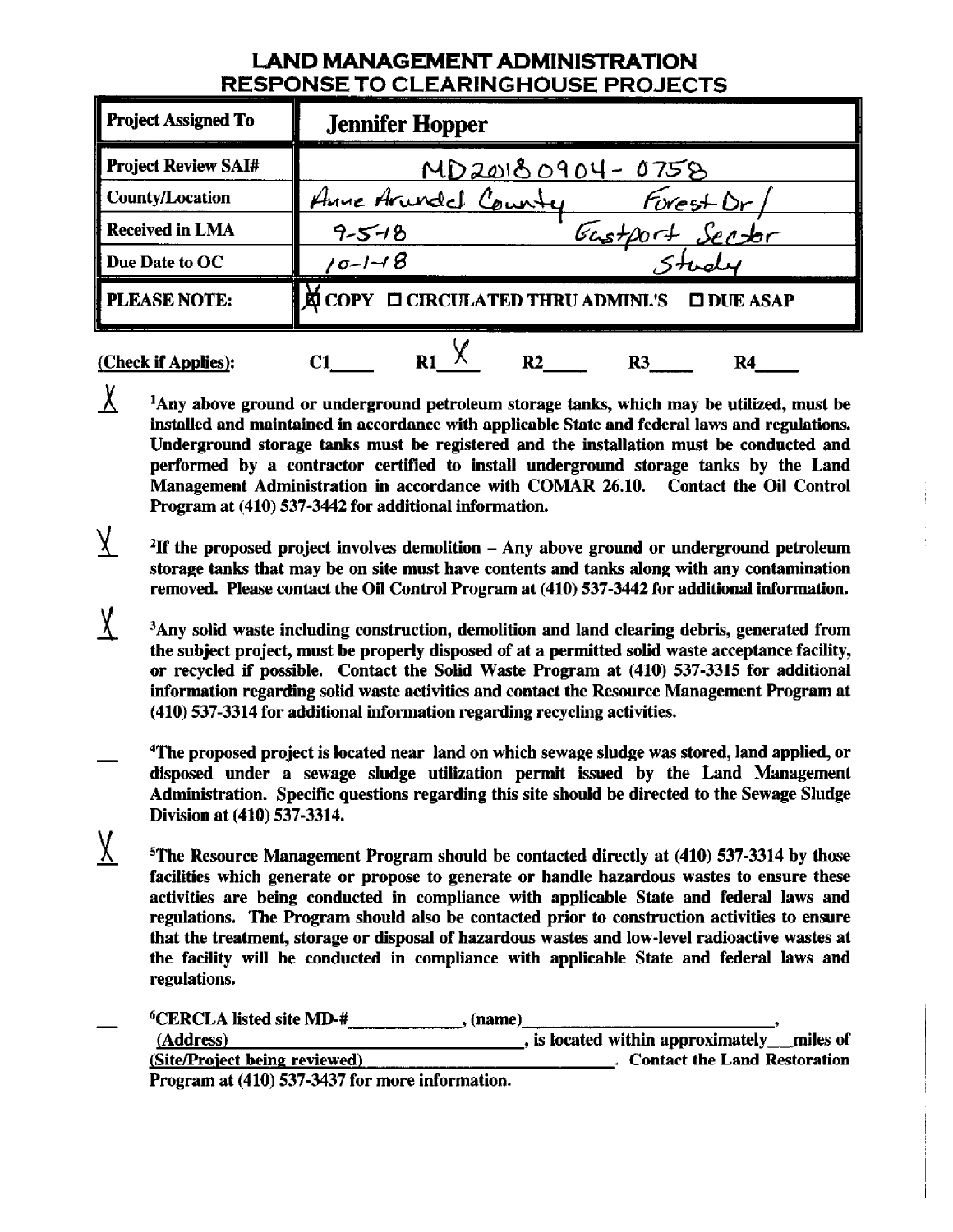<sup>7</sup>Any contract specifying "lead paint abatement" must comply with Code of Maryland Regulations (COMAR) 26.16.01 - Accreditation and Training for Lead Paint Abatement Services. If a property was built before 1978 and will be used as rental housing, then compliance with COMAR 26.16.02 - Reduction of Lead Risk in Housing; and Environment Article Title 6, Subtitle 8, is required. Additional guidance regarding projects where lead paint may be encountered can be obtained by contacting the Environmental Lead Division at (410) 537-3825.

<sup>8</sup>MDE requests that efforts be made to prevent contamination of the surface and ground water of the State of Maryland during any proposed construction and renovation activities. In the event that spills or other releases of petroleum or hazardous materials occurs from the proposed operations which may potentially impact State waters, MDE requests prompt notification at 1-866-633-4686 (toll free).

- χ. <sup>9</sup>The proposed project may involve rehabilitation, redevelopment, revitalization, or property acquisition of commercial, industrial property. Accordingly, MDE's Brownfields Site Assessment and Voluntary Cleanup Programs (VCP) may provide valuable assistance to you in this project. These programs involve environmental site assessment in accordance with accepted industry and financial institution standards for property transfer. For specific information about these programs and eligibility, please Land Restoration Program at (410) 537-3437.
	- $10$ The project may cause contaminated runoff from an animal feeding operation (AFO). Please contact Gary Kelman at (410) 537-4423 to determine if this AFO will require registration under the General Discharge Permit for Animal Feeding Operations.
	- $11$ The project will result in increased numbers of confined animals at this animal feeding operation (AFO) and therefore necessitate registration under the General Discharge Permit for Animal Feeding Operations. Please contact Gary Kelman at (410) 537-4423 to determine if this AFO will require registration under this permit.
		- $^{12}$ Borrow areas used to provide clean earth back fill material may require a surface mine permit. Disposal of excess cut material at a surface mine may requires site approval. Contact the Mining Program at (410) 537-3557 for further details.
	- $^{13}$ Any project that will remove coal from the site as part of the exaction will require review by the Department. Contact the Mining Program at (410) 537-3557 for further detail.

**Additional Specific Comments:** 

 $\chi$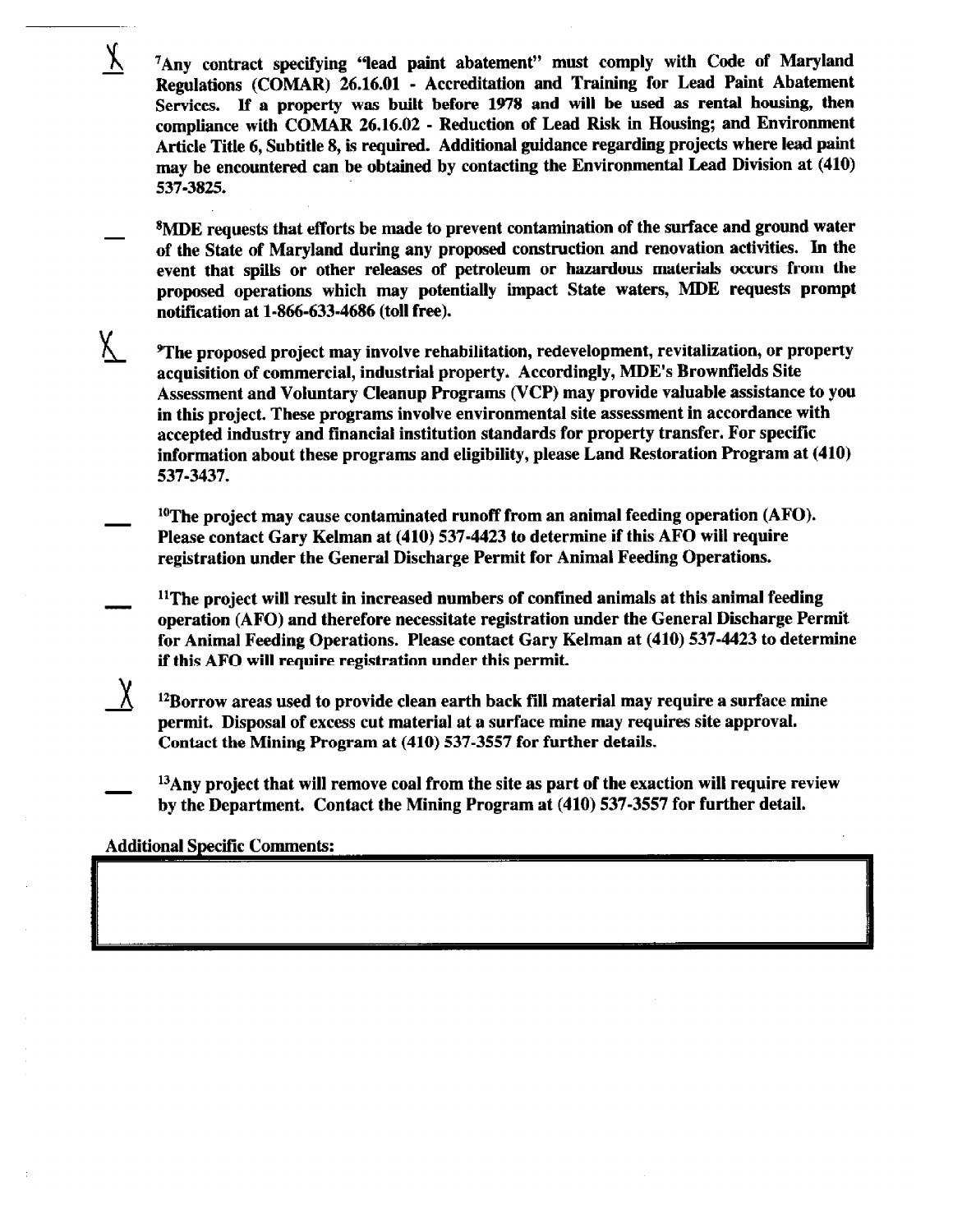

**Maryland Department of Transportation** The Secretary's Office

**Larry Hogan** Governor

**Boyd K. Rutherford** Lt. Governor

Pete K. Rahn Secretary

October 1, 2018

**Karen Mierow** Maryland Department of Planning 301 West Preston Street, Suite 1101 Baltimore MD 21201

Dear Karen Mierow:

Thank you for coordinating the State of Maryland's comments on the draft 2018 Forest Drive/Eastport Sector Study (the Study). The Maryland Department of Transportation (MDOT) offers the attached comments.

Thank you again for the opportunity to review the Study. If you have any questions or concerns, please do not hesitate to contact Mr. Dan Janousek, MDOT OPCP Regional Planner, at 410-865-1098, toll free at 888-713-1414, or via email at djanousek@mdot.state.md.us.

Sincerely,

It ny

**Heather Murphy** Director Office of Planning and Capital Programming

Mr. Dan Janousek, Regional Planner, The Secretary's Office, MDOT OPCP  $cc$ : Mr. Stephen Miller, Regional Planner, MDOT SHA Ms. Jaime McKay, Transportation Planner, MTA

> My telephone number is Toll Free Number 1-888-713-1414 TTY Users Call Via MD Relay 7201 Corporate Center Drive, Hanover, Maryland 21076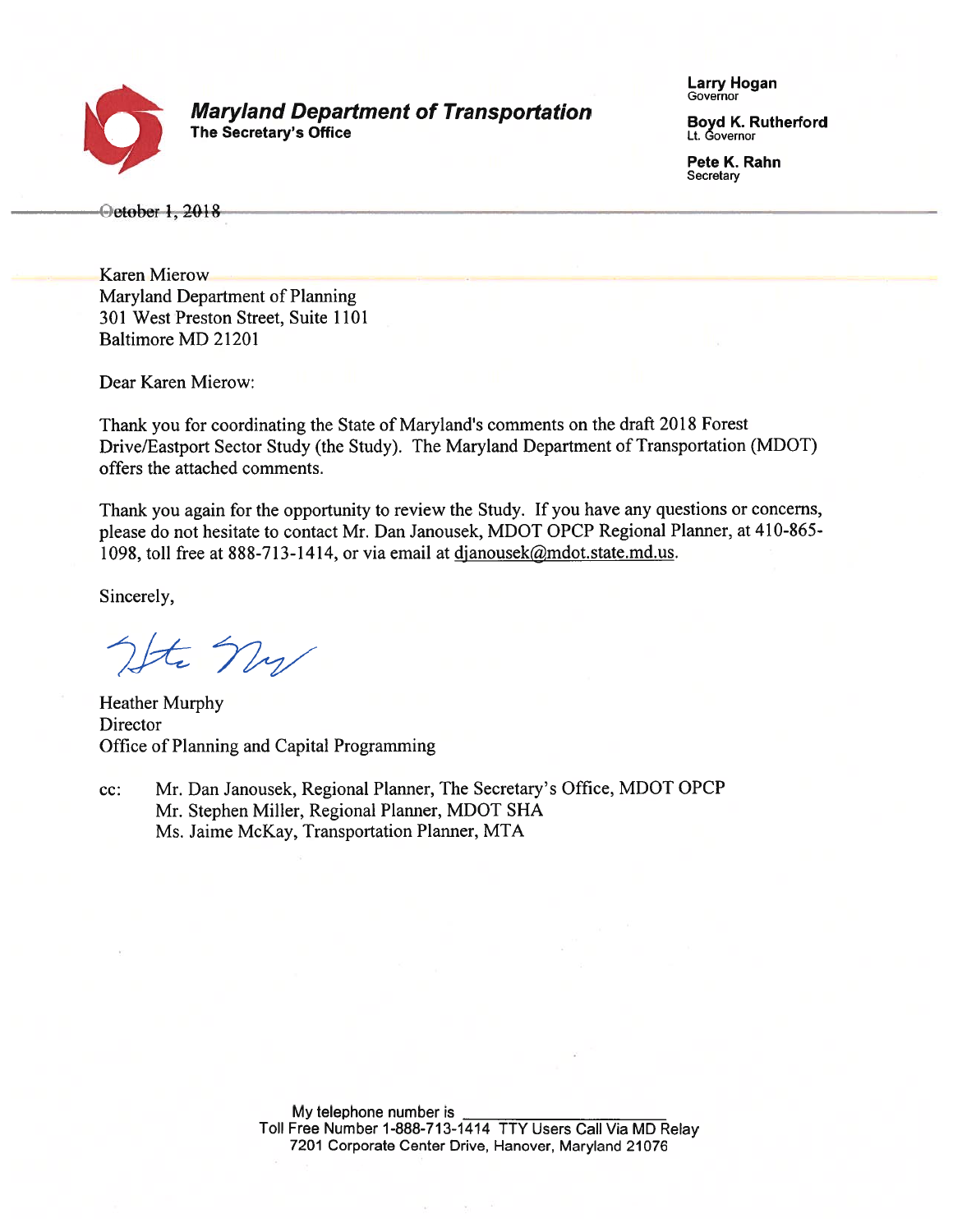# **ATTACHMENT**

### **General Comments**

- The Study's purpose is to develop a foundation for land use/community character. zoning, mobility, natural environment and economic improvements that can help to achieve the planned "Annapolis" character of the Forest Drive/Eastport sector study area in anticipation of approving the next Comprehensive Plan for the City of Annapolis. The study demonstrates a good understanding of the area's mobility needs with the appropriate recommended phased actions (near, mid and long term) to achieve the stated goals.
- We applaud the City's efforts to support the emphasis of improving roadways with  $\bullet$ emphasis on complete streets while enhancing transit, walking, biking, and overall accessibility and safety. Many of these themes support the goals outlined in the draft 2040 Maryland Transportation Plan (MTP). MDOT recommends that the plan should reference, when appropriate, the alignment of the Plan's goals with the MTP. One of the goals of the MTP is to provide better transportation choices and connections. More information can be found at http://www.mdot.maryland.gov/newMDOT/Planning/Maryland Transportation Plan/Ind ex.html.
- MDOT recommends that the plan should reference, when appropriate, the alignment of the Plan's goals with the draft 2040 Maryland Bicycle and Pedestrian Master Plan (BPMP). MDOT commends the City's efforts to achieve a more walkable and bike-able and less auto dependent community. Resources are available from the Maryland Department of Transportation State Highway Administration (MDOT SHA) to assist in the development of bicycle and pedestrian infrastructure within designated areas of the State. Please coordinate with Stephen Miller, MDOT SHA Regional Planner, at 410-545-5673, or via email at SMiller2@sha.state.md.us. More information can be found at http://www.mdot.maryland.gov/newMDOT/Planning/Bike Walk/Bike Ped Plan Updat e.html.
- MDOT SHA's Transportation Alternatives Program may be a funding option for sidewalk construction on State roads. More information can be found at http://www.mdot.maryland.gov/newMDOT/Planning/Bike Walk/Bikeways.html.
- Commuter Choice Maryland could be incorporated into the Plan as a strategy to support the Town's desire to reduce traffic congestion. More information can be found at http://www.mdot.maryland.gov/newMDOT/Commuter/Commuting.
- When referring to matters related to State-owned streets, roads and highways, the phrase "Maryland Department of Transportation State Highway Administration (MDOT SHA)" should be incorporated into the plan.